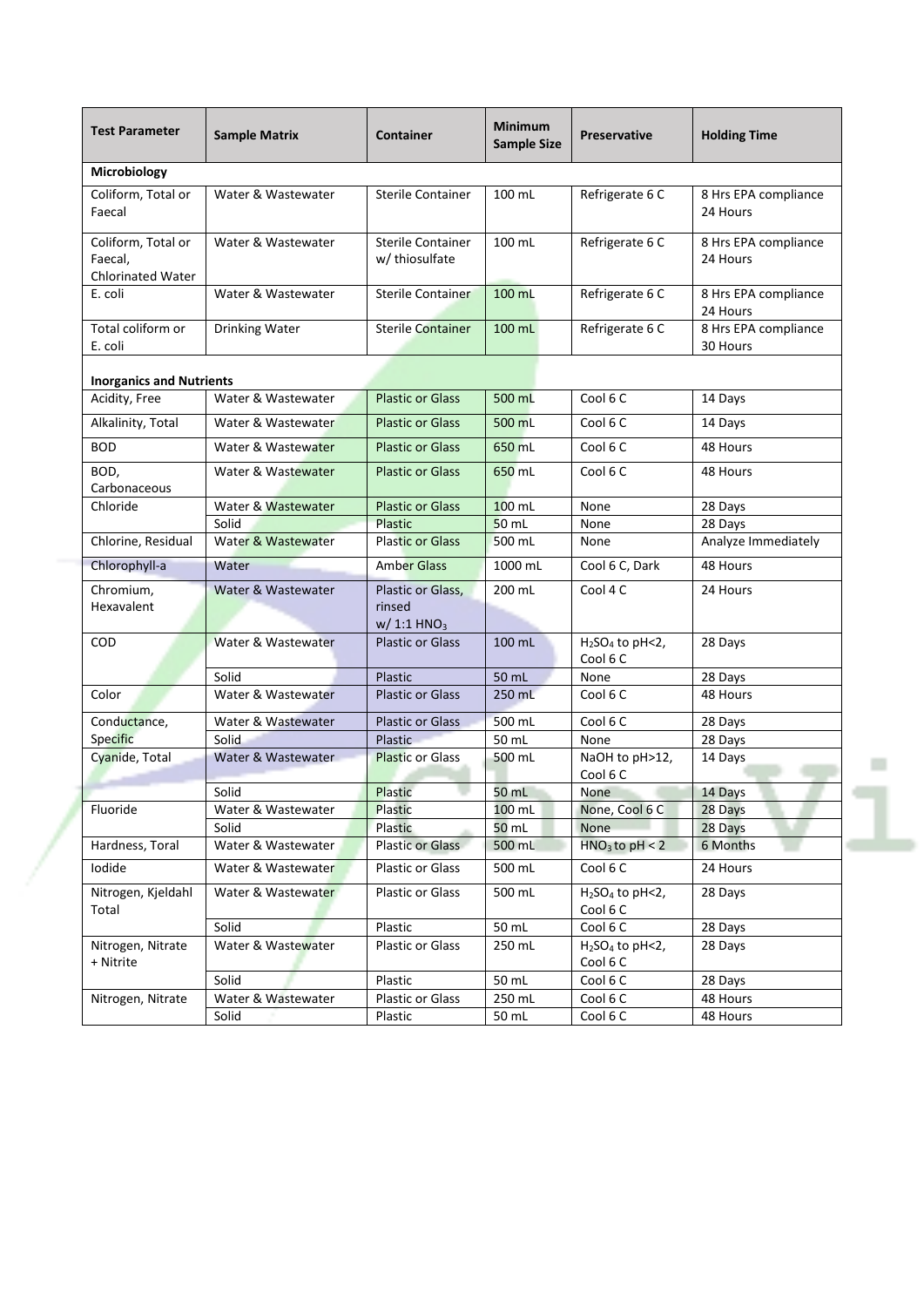| Parameter                         | <b>Matrix</b>                            | <b>Container</b>                              | <b>Minimum</b><br>Sample<br><b>Size</b> | <b>Preservative</b>          | <b>Holding Time</b>                   |
|-----------------------------------|------------------------------------------|-----------------------------------------------|-----------------------------------------|------------------------------|---------------------------------------|
| Nitrogen, Nitrite                 | Water & Wastewater                       | <b>Plastic or Glass</b>                       | 250mL                                   | Cool 6 C                     | 48 Hours                              |
|                                   | Solid                                    | Plastic                                       | 50mL                                    | Cool 6 C                     | 48 Hours                              |
| Nitrogen, Total                   | Water & Wastewater                       | <b>Plastic or Glass</b>                       | 250mL                                   | H2SO4 to $pH < 2$ , Cool 6 C |                                       |
| Nitrogen, Ammonia                 | Water & Wastewater                       | <b>Plastic or Glass</b>                       | 500mL                                   | H2SO4 to $pH < 2$ , Cool 6 C | 28 Days                               |
|                                   | Solid                                    | Plastic                                       | 50mL                                    | Cool 6 C                     | 28 Days                               |
| Oil & Grease                      | Water & Wastewater                       | Amber Glass                                   | 1000mL                                  | H2SO4 to pH < 2, Cool 6 C    | 28 Days                               |
| Organic Carbon,                   | Water & Wastewater                       | <b>Plastic or Glass</b>                       | 500mL                                   | H2SO4 to $pH < 2$ , Cool 6 C | 28 Days                               |
| Total                             | Solid                                    | Plastic                                       | 50mL                                    | Cool 6 C                     | 28 Days                               |
| Oxygen, Dissolved                 | Water & Wastewater                       | <b>Glass Bottle</b><br>w/top, no<br>headspace | 500mL                                   | None                         | Analyze Immediately                   |
| рH                                | Water & Wastewater                       | <b>Plastic or Glass</b>                       | 100mL                                   | None                         | Analyze in 15 min                     |
|                                   | Solid                                    | Plastic                                       | 50mL                                    | None                         | Analyze in 15 min                     |
| Phaeophytin                       | Water & Wastewater                       | <b>Amber Glass</b>                            | 1000mL                                  | Cool 6 C                     | 48 Hours                              |
| Phenolics, Total                  | Water & Wastewater                       | Amber, Plastic,<br>or Glass                   | 1000mL                                  | H2SO4 to $pH < 2$ , Cool 6 C | 28 Days                               |
| Phosphorus, Total                 | Water & Wastewater                       | <b>Plastic or Glass</b>                       | 500mL                                   | H2SO4 to $pH < 2$ , Cool 6 C | 28 Days                               |
|                                   | Solid                                    | Plastic                                       | <b>50mL</b>                             | Cool $6C$                    | 28 Days                               |
| Phosphorus, Ortho                 | Water & Wastewater                       | <b>Plastic or Glass</b>                       | 500mL                                   | Filter, Cool 6 C             | 48 Hours, Filter within<br>15 minutes |
|                                   | Solid                                    | Plastic                                       | <b>50mL</b>                             | None                         | 48 Hours                              |
| Salinity                          | Water & Wastewater                       | Glass                                         | 500mL                                   | None                         | Analyze Immediately                   |
| Settleable Matter                 | Water & Wastewater                       | <b>Plastic or Glass</b>                       | 1000mL                                  | Cool 6 C                     | 48 Hours                              |
| Silica                            | Water & Wastewater                       | Plastic                                       | 500mL                                   | Cool 6 C                     | 28 Days                               |
| Solids, Total                     | Water & Wastewater                       | <b>Plastic or Glass</b>                       | 500mL                                   | Cool 6 C                     | 7 Days                                |
|                                   | Solid                                    | Plastic                                       | 50mL                                    | <b>None</b>                  | 7 Days                                |
| Solids, Total<br>Volatile         | Water & Wastewater                       | <b>Plastic or Glass</b>                       | 500mL                                   | Cool 6 C                     | 7 Days                                |
|                                   | Solid                                    | Plastic                                       | 50mL                                    | None                         | 7 Days                                |
| Solids, Total<br>Suspended        | Water & Wastewater                       | <b>Plastic or Glass</b>                       | 500mL                                   | Cool 6 C                     | 7 Days                                |
| Solids, Total<br>Settleable       | Water & Wastewater                       | <b>Plastic or Glass</b>                       | 500mL                                   | Cool 6 C                     | 7 Days                                |
| Solids, Total<br><b>Dissolved</b> | Water & Wastewater                       | <b>Plastic or Glass</b>                       | 500mL                                   | Cool 6 C                     | 7 Days                                |
| Solids, Suspended<br>Volatile     | Water & Wastewater                       | <b>Plastic or Glass</b>                       | 500mL                                   | Cool 6 C                     | 7 Days                                |
| Sulfate                           | Water & Wastewater                       | <b>Plastic or Glass</b>                       | 500mL                                   | Cool 6 C                     | 28 Days                               |
|                                   | Solid                                    | Plastic                                       | 50mL                                    | None                         | 28 Days                               |
| Sulfide                           | Water & Wastewater                       | Amber Glass                                   | 500mL                                   | Cool 6 C 2mL Zinc Acetate    | 7 Days                                |
|                                   | Solid                                    | Solid                                         | 50mL                                    | None                         | 7 Days                                |
| Sulfite<br>Surfactants            | Water & Wastewater<br>Water & Wastewater | <b>Plastic or Glass</b><br>Plastic or Glass   | 500mL<br>500mL                          | None<br>Cool 6 C             | Analyze Immediately<br>48 Hours       |
| Temperature                       | Water & Wastewater                       | Plastic or Glass                              | 100mL                                   | None                         | Analyze Immediately                   |
| Turbidity                         | Water & Wastewater                       | Plastic or Glass                              | 250mL                                   | Cool 6 C                     | 48 Hours                              |
| <b>Metals</b>                     |                                          |                                               |                                         |                              |                                       |
| Metals, General                   | Water & Wastewater                       | Plastic or Glass,<br>Rinsed w/ $1:1$<br>HNO3  | 500mL                                   | HNO3 to $pH < 2$             | 6 Months                              |
|                                   | Solid                                    | Plastic                                       | 50mL                                    | Cool 6 C                     | 6 Months                              |
| Mercury                           | Water & Wastewater                       | Plastic or Glass,<br>Rinsed $w/1:1$<br>HNO3   | 500mL                                   | 1:1 HNO3 to pH <2            | 28 Days                               |
|                                   | Solid                                    | Plastic                                       | 500mL                                   | Cool 6 C                     | 28 Days                               |
| Lead                              | Water & Wastewater                       | Plastic or Glass                              | 1000mL                                  | HNO3 to pH <2                | 6 Month                               |
|                                   | Drinking Water                           | Plastic or Glass                              | 1000mL                                  | HNO3 to $pH < 2$             | 6 Month                               |